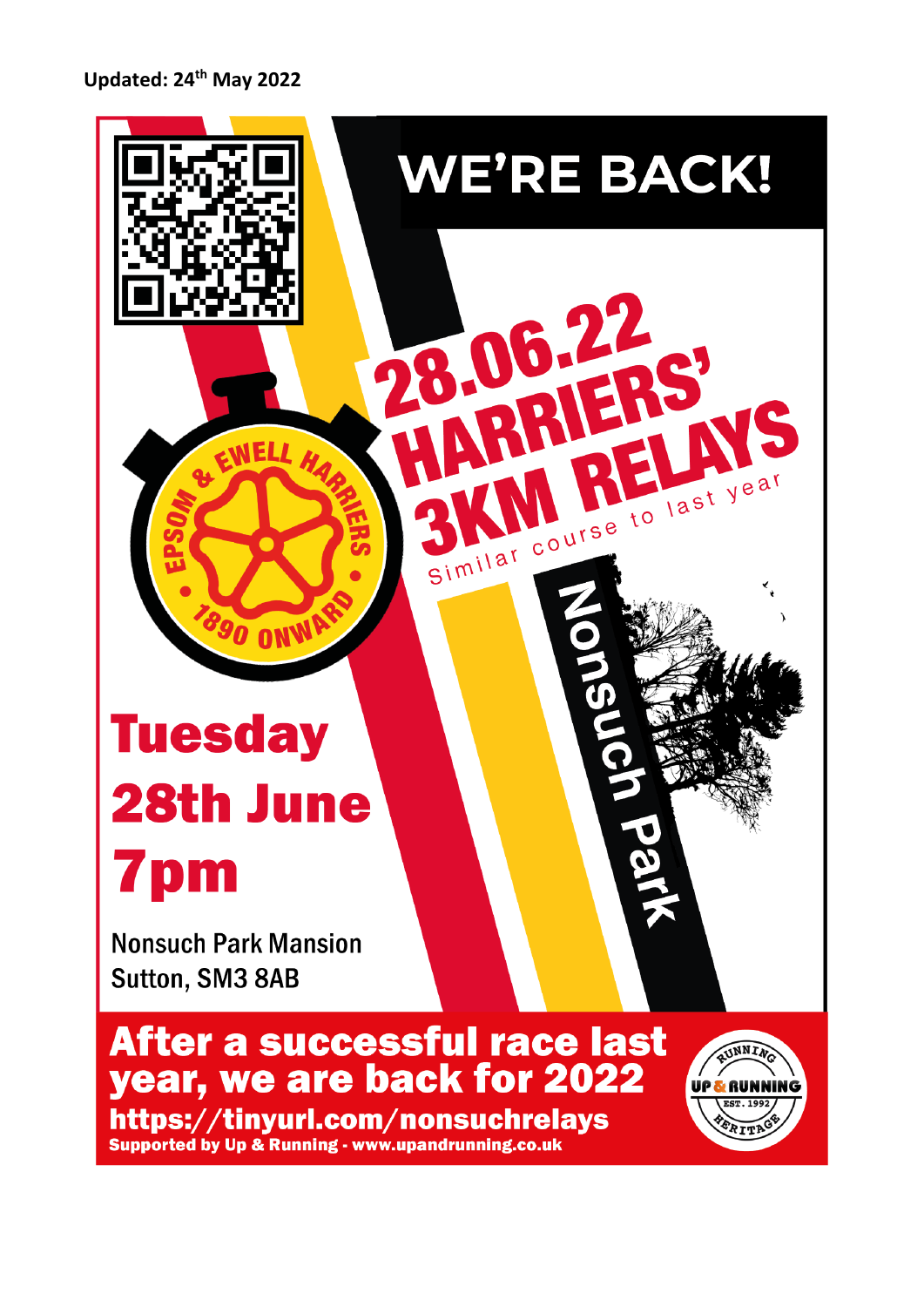**Epsom & Ewell Harriers 3Km Relay Race Nonsuch Park Tuesday 28th June 2022 7pm start (athlete declarations by 6.30pm)**



Welcome to the second Epsom and Ewell Harriers 3Km Relay Race at Nonsuch Park. We hope this will be an annual fixture and provide another exciting mid-week relay race during the summer months. It was certainly very popular last year even with the COVID restrictions in place!

The purpose of this document is to provide some information about the course and organisation of the event. Hopefully, this will answer any queries you have, but if not please do not hesitate to get in touch.

# **The Course**



Start / Finish / Race Control will be near the Parkrun summer course finish, but a little closer to Nonsuch House. The course itself will be very similar to the Parkrun A course, but will go around Nonsuch House and along the Avenue from the gate by the car park road. The course will be clearly marked and there will be marshals at key points. It is 3Km in length and there are 4 legs (4 athletes per team).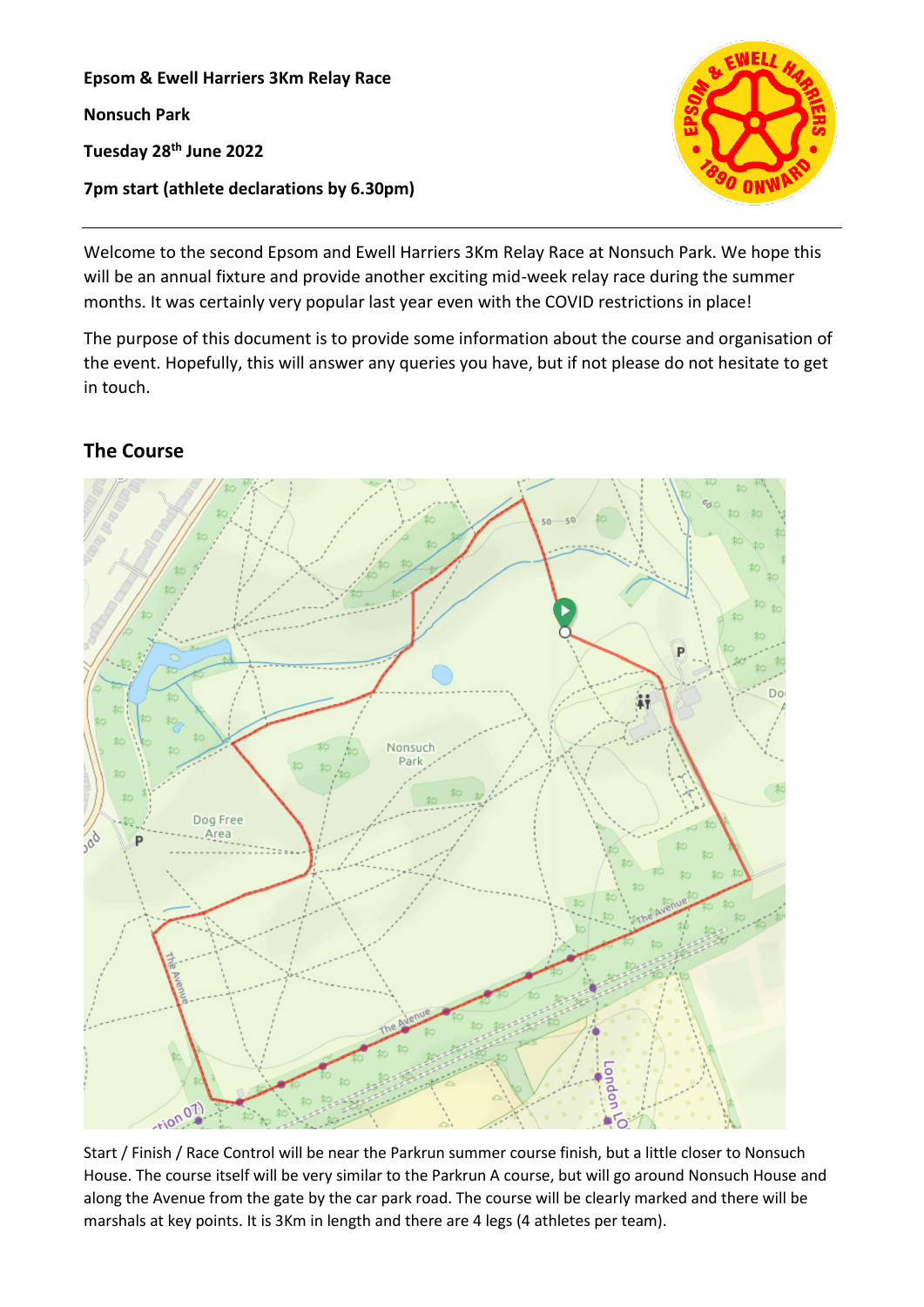# **Race Categories**

There are male and female categories for each of the following:

- **Young Athletes**
- **Seniors**
- **Vets**

Team / category rules are as follows:

- Young athletes must be 16 yrs or younger on 31 August 2021
- Vets = M40 years or F 35 years ON RACE DAY
- Mixed age teams are classed as Senior teams
- Mixed sex teams are 'non-scoring'
- If an athlete runs 2 or more legs the team(s) of 2 and subsequent legs are non-scoring.

# **Team Entry / Payment**

Team bookings must be made via the online payment portal a[t https://eeh.sumup.link](https://eeh.sumup.link/)

- Select the number of teams (not individuals) you wish to enter. A team is **4** athletes.
- In the name field, please include the name of the team manager and the club name.
- The email address provided will be used to send a personalised athlete declaration entry.
- For clubs entering multiple teams, this will be an online spreadsheet this year to make entries easier to manage and change prior to the deadline.

Athlete declaration forms must be completed electronically no later than 6pm on **Monday 27th June**. Team managers must collect numbers from race control from 6:15pm on race day and distribute numbers to their teams.

If you have any queries about entries, please contact [eeh-relays@nhenderson.com](mailto:eeh-relays@nhenderson.com) before purchasing your team entries.

#### **Places will be available on a first-come-first-served basis**.

Please get your team entries in ASAP, but no later than Friday 17th June.

In the event of cancellation, clubs will receive a refund of any entry fees.